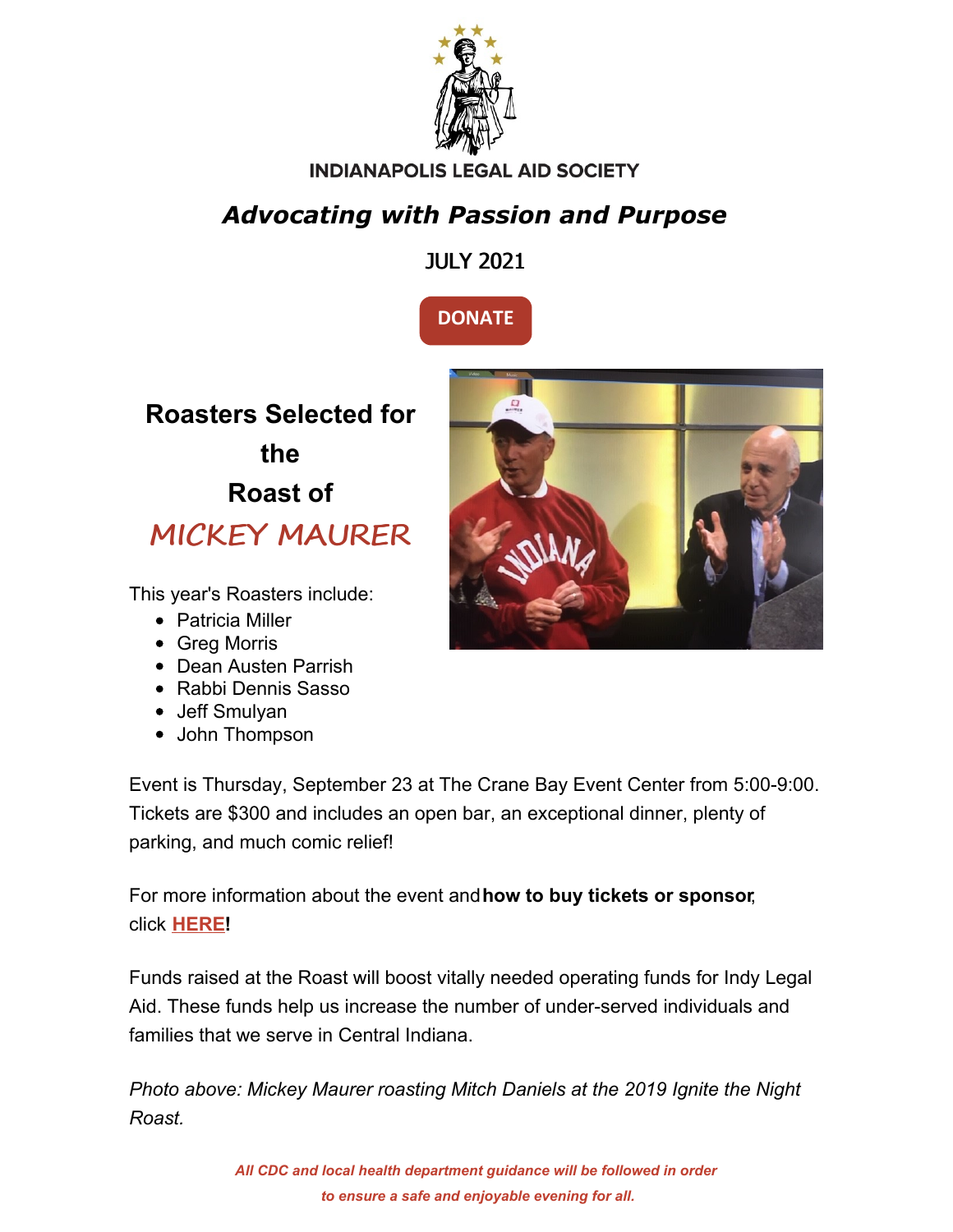

#### **July Success Story**

"James" and his wife, "Abby", were dealing with a desperate situation regarding their niece, "Kali", who had been living with them since she was 13 - now 16 years old. They were not able to obtain health insurance coverage for Kali or to take her to a doctor or dentist without a court order of guardianship.

This would not have been a problem had Kali's mother been willing and able to work with James and Abby to obtain these necessities. Unfortunately, Kali's mother ("Mary"), was in the grips of substance abuse addiction. Kali's father was deceased.

Before Kali began living with James and Abby, she was living with her mother in sub-standard housing with no running water or electricity in the back yard of one of her mother's boyfriends' house. Kali lived in such stress and fear that even at the age of 13 she was deathly afraid of the dark, and she slept with a knife under her pillow. James knew that in addition to obtaining health care for Kali, he needed to protect her from the prospect of returning to this chaotic and dangerous environment.

James contacted the Indianapolis Legal Aid Society and spoke with Jonathan Stewart about a guardianship for Kali. Jonathan hoped the case would be uncontested but that was not to be. Mary would not sign a consent to the guardianship even though Kali continued to reside with James and Abby 100% of the time.

Because Mary would not consent to the guardianship the court had to put the case on the contested docket, which caused the case to drag out longer than it otherwise would have. The court appointed a Guardian ad Litem to speak with all parties involved and additional individuals who knew of Kali's experience with her mother. The higher level of scrutiny afforded to the case meant a great deal more attorney work.

In the end, Kali's mother did not show up for the final court hearing, so the guardianship was granted by default. Even so, James would never have been able to get to that finish line if not for the existence of the Indianapolis Legal Aid Society. Dependent on Social Security Disability since congenital heart disease forced him to stop working, James would not have been able to afford the retainer to start a guardianship case, let alone the \$5000 to \$6000 necessary to complete a contested guardianship. The Indianapolis Legal Aid Society completed the case for James without any attorney fees.

This year Kali attended her prom and wore a beautiful dress that James and Abby bought for her. She works at McDonald's and keeps all the money she makes to help in her goal of buying a car.

#### **Observations From the Second Chance Workshop**

Last month marked the return of the in-person Second Chance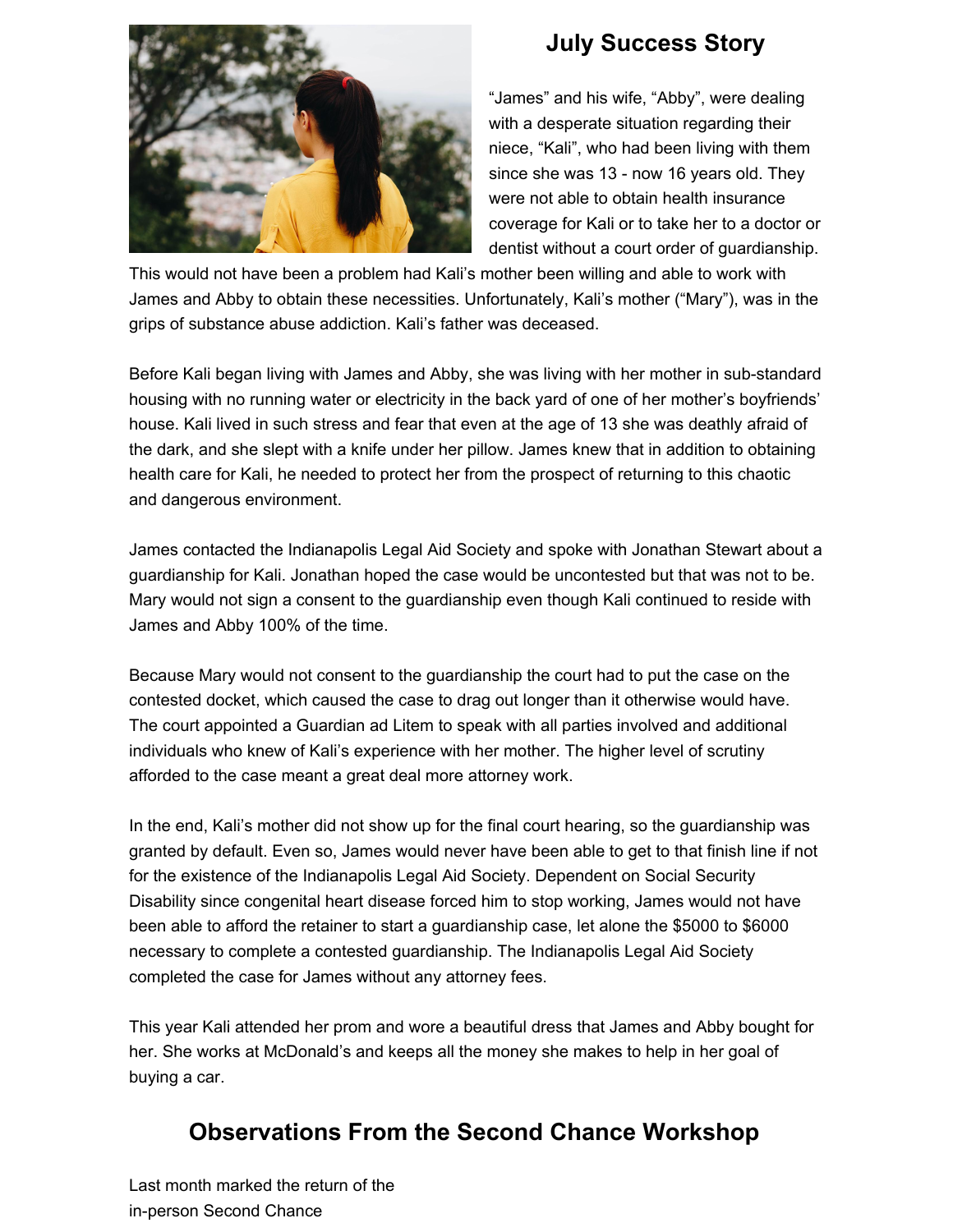Workshops after more than a year of virtual events during the pandemic. In June, the Marion County Prosecutor's Office held two workshops that served nearly 200 people with driver's license reinstatement and expungement services. Indy Legal Aid attorneys were there to help with driver's license reinstatement. The point of these workshops is preventing Hoosiers from not being criminalized for an inability to pay traffic tickets



and the excessive fees imposed by the BMV that follow.

Two Indy Legal Aid attorneys who provided free legal assistance at the June workshop were Deetta Steinmetz and Jennifer Hammond. Both Deetta and Jennifer expressed that this workshop was very different than last year because the participants seemed to be very excited to meet with an attorney in person and ask questions. They both also said that you could see the tangible relief on the participants' faces after their reinstatement process was discussed. This relief comes from hope; from going from not having a license to having a license which can then open many doors such as steady employment. This hope is made possible with the help of the Prosecutor's Office and Indy Legal Aid.

Deetta commented that the workshop was uplifting in large part because the Prosecutor's Office is so positive in wanting lives to turn around by removing barriers, particularly the cycle of fees imposed.

Jennifer explained that the workshop clarifies and clears the path for the participant to understand all of the steps needed in order to have their fees waived. Without an attorney, it can seem nearly impossible to work through the system.

The Marion County Prosecutor's Office has plans to host both remote and in-person workshops throughout the year and into 2022. Indy Legal Aid attorneys will be on hand to assist for all of them, just as they have been since the inception of the program.

Check out a short video of the June workshop **[HERE](https://www.facebook.com/watch/?v=332021178570699)**.

## **Volunteer Opportunities**



Indy Legal Aid has a number of volunteer opportunities for attorneys, students, and the general public. For attorneys, we have pro bono cases, internships for students, and our spring and fall events, along with